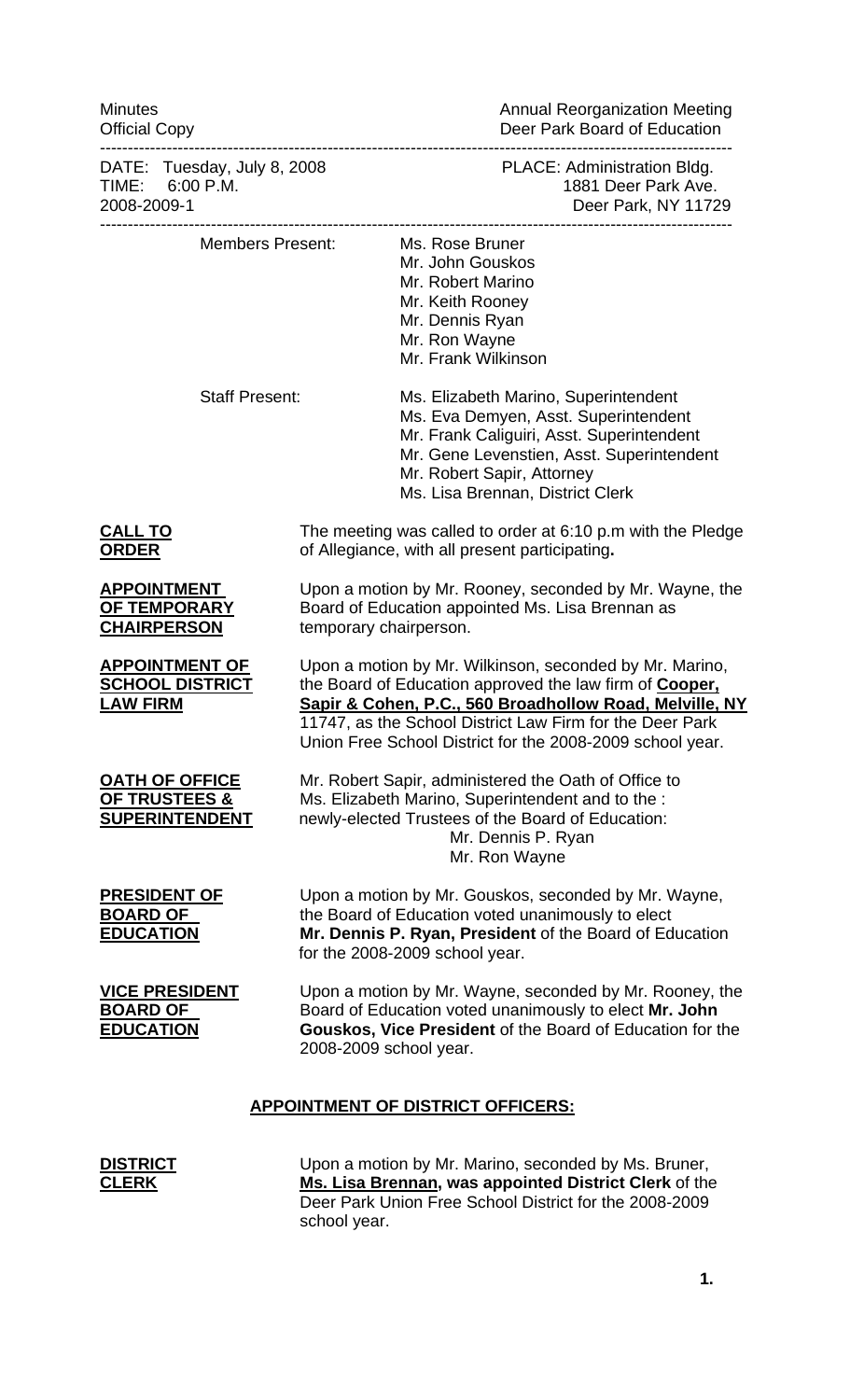| <b>DISTRICT</b><br><b>INTERNAL</b><br><b>CLAIMS AUDITOR</b> | Upon a motion by Mr. Marino, seconded by Ms. Bruner,<br>Deans Archer & Co. CPA was appointed District Internal<br><b>Claims Auditor or the Deer Park Union Free School District</b><br>for the 2008-2009 school year.                                   |
|-------------------------------------------------------------|---------------------------------------------------------------------------------------------------------------------------------------------------------------------------------------------------------------------------------------------------------|
| <b>DISTRICT</b><br><b>TREASURER</b>                         | Upon a motion by Mr. Marino, seconded by Ms. Bruner,<br>Mrs. Marlene Yanover-Downing was appointed District<br><b>Treasurer</b> of the Deer Park Union Free School District for<br>the 2008-2009 school year.                                           |
| <b>INTERNAL</b><br><b>AUDITOR</b>                           | Upon a motion by Mr. Marino, seconded by Ms. Bruner,<br>R.S. Abrams & Co. LLP was appointed Internal Auditor<br>of the Deer Park Union Free School District for the 2008-<br>2009 school year.                                                          |
|                                                             | <b>OTHER APPOINTMENTS:</b>                                                                                                                                                                                                                              |
| <b>SCHOOL DISTRICT</b><br><b>PHYSICIAN</b>                  | Upon a motion by Mr. Wayne, seconded by Mr. Marino,<br>Dr. Anthony Donatelli was appointed School District<br>Physician of the Deer Park Union Free School District for<br>the 2008-2009 school year.<br>**NAY - Mr. Wilkinson, Mr. Gouskos, Mr. Rooney |
| <b>SCHOOL DISTRICT</b><br><b>AUDITOR</b>                    | Upon a motion by Mr. Wayne, seconded by Mr. Marino,<br><b>Nawrocki Smith LLP was appointed School District</b><br>Auditor of the Deer Park Union Free School District for<br>the 2008-2009 school year.                                                 |
| <b>SCHOOL DISTRICT</b><br><b>ARCHITECT</b>                  | Upon a motion by Mr. Wayne, seconded by Mr. Marino,<br><b>Bartlett, Amoruso &amp; Reece was appointed School</b><br><b>District Architect of the Deer Park Union Free School</b><br>District for the 2008-2009 school year.                             |
| <b>SCHOOL DISTRICT</b><br><b>FINANCIAL ADVISOR</b>          | Upon a motion by Mr. Wayne, seconded by Mr. Marino,<br><b>Munistat Service, Inc. was appointed District Financial</b><br><b>Advisor</b> for the Deer Park School District for the 2008-2009<br>school year.                                             |
| <b>SCHOOL DISTRICT</b><br><b>BOND COUNSEL</b>               | Upon a motion by Mr. Wayne, seconded by Mr. Marino,<br>Hawkins, Delafield & Woods was appointed District<br><b>Bond Counsel for the Deer Park Union Free School District</b><br>for the 2008-2009 school year.                                          |
| <b>SCHOOL</b><br><b>ACCOUNTANT</b>                          | Upon a motion by Mr. Wayne, seconded by Mr. Marino,<br>Isrealoff, Trattner & Co. PC was appointed the school<br>accountants for the Deer Park Union Free School District<br>for the 2008-2009 school year.                                              |
| <b>PRIVATE</b><br><b>INVESTIGATOR</b>                       | Upon a motion by Mr. Wayne, seconded by Mr. Marino,<br>Mr. Joel Mitchell was appointed Private Investigator for<br>the Deer Park Union Free School District for the 2008-2009<br>school year.                                                           |
| <b>ADMINISTRATOR</b><br><b>MENTOR</b><br>(grant funded)     | Upon a motion by Mr. Wayne, seconded by Mr. Marino,<br>Mr. James McCaffrey was appointed Administrator<br><b>Mentor</b> for the Deer Park Union Free School District for the<br>2008-2009 school year.                                                  |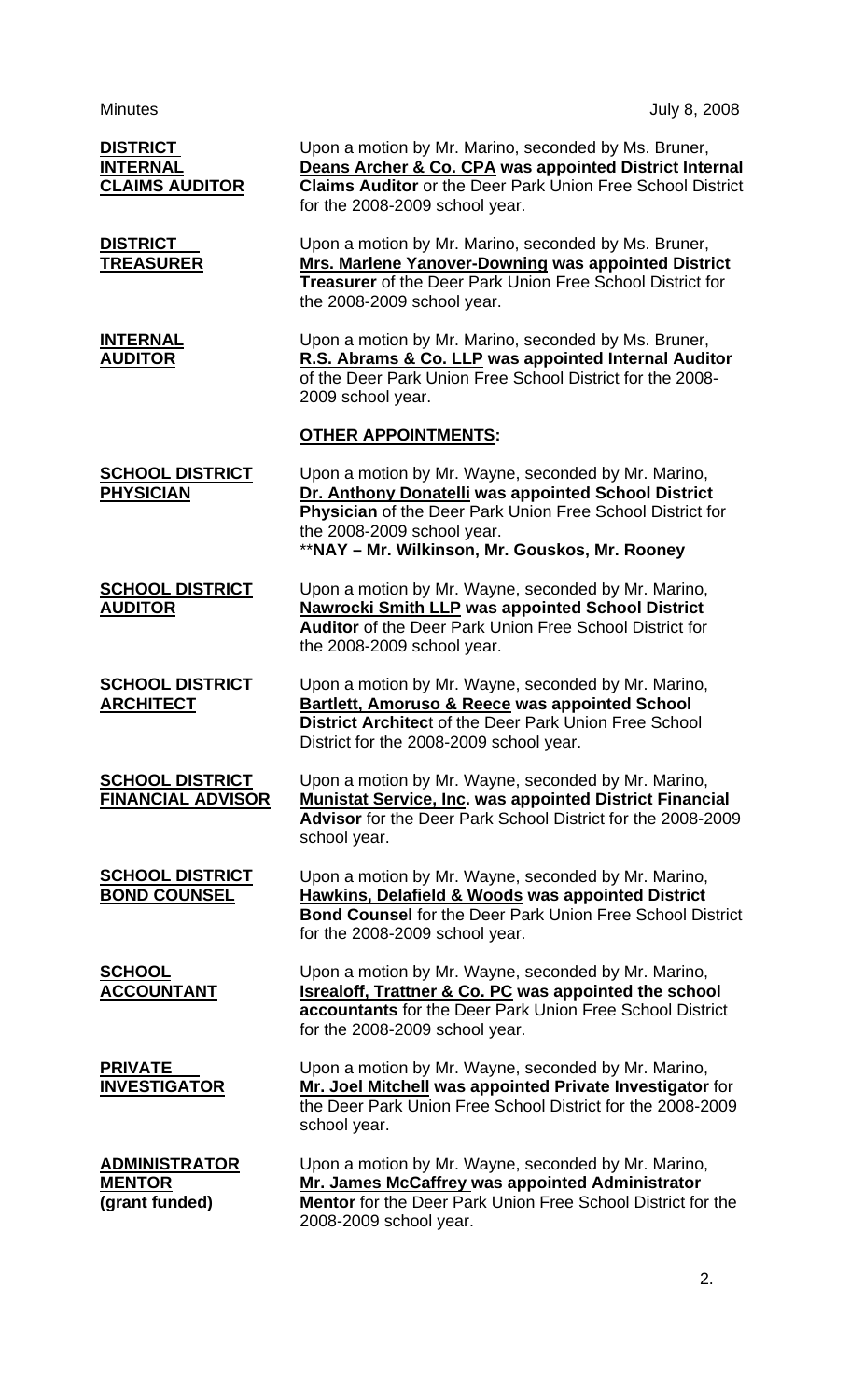| <b>SUPERINTENDENT</b><br><b>HEARING OFFICER</b>          | Upon a motion by Mr. Wayne, seconded by Mr. Marino,<br>Mr. Steve Neidell was appointed Superintendent Hearing<br>Officer for the Deer Park School District for the 2008-2009<br>school year.                                                                                                                                                                                                       |                                                                                                                                                          |  |  |
|----------------------------------------------------------|----------------------------------------------------------------------------------------------------------------------------------------------------------------------------------------------------------------------------------------------------------------------------------------------------------------------------------------------------------------------------------------------------|----------------------------------------------------------------------------------------------------------------------------------------------------------|--|--|
| <b>DESIGNATIONS:</b>                                     |                                                                                                                                                                                                                                                                                                                                                                                                    |                                                                                                                                                          |  |  |
| <b>OFFICIAL BANK</b><br><b>DEPOSITORIES</b>              | Upon a motion by Mr. Gouskos, seconded by Mr. Rooney,<br>the attached named commercial banks, which maintain<br>branches actively participating in the financial needs of the<br>District and which have been recommended by the<br>Administration of the District, are hereby designated as<br>depositories for the District funds according to the following<br>attached schedule.               |                                                                                                                                                          |  |  |
| <b>REGULAR</b><br><b>MONTHLY</b><br><b>MEETINGS</b>      | Upon a motion by Mr. Gouskos, seconded by Mr. Rooney,<br>the Regular Monthly Meetings of the Board of Education of<br>the Deer Park Union Free School District are to be held the<br>Fourth (4 <sup>th</sup> ) Tuesday of each month, unless otherwise<br>specified, at 8:00 p.m. in the Administration Building, 1881<br>Deer Park Avenue, Deer Park, NY 11729, for the 2008-2009<br>school year. |                                                                                                                                                          |  |  |
| <b>OFFICIAL</b><br><b>NEWSPAPERS</b>                     | Upon a motion by Mr. Gouskos, seconded by Mr. Rooney,<br>the Official Newspapers of the Deer Park Union Free School<br>District for the 2008-2009 school year are <b>Newsday</b> and the<br>Beacon.                                                                                                                                                                                                |                                                                                                                                                          |  |  |
|                                                          | <b>AUTHORIZATIONS:</b>                                                                                                                                                                                                                                                                                                                                                                             |                                                                                                                                                          |  |  |
| <b>PAYROLL</b><br><b>CERTIFICATION</b>                   | Upon a motion by Ms. Bruner, seconded by Mr. Wilkinson,<br>Ms. Elizabeth Marino, Superintendent is approved to<br>authorize Payroll Certification for the 2008-2009 school<br>year.                                                                                                                                                                                                                |                                                                                                                                                          |  |  |
| <b>PURCHASING</b><br><b>AGENT</b>                        | Upon a motion by Ms. Bruner, seconded by Mr. Wilkinson,<br>the Assistant Superintendent of Business and<br>Operations, Mr. Gene Levenstien, is approved as<br><b>Purchasing Agent for the Deer Park Union Free School</b><br>District for the 2008-2009 school year.                                                                                                                               |                                                                                                                                                          |  |  |
| <b>ESTABLISHING</b><br><b>PETTY CASH</b><br><b>FUNDS</b> | Upon a motion by Ms. Bruner, seconded by Mr. Wilkinson,<br>the authorization for establishment of Petty Cash Funds for<br>the 2008-2009 school year was approved as follows:                                                                                                                                                                                                                       |                                                                                                                                                          |  |  |
|                                                          | Abraham Lincoln School<br>John Quincy Adams School<br>May Moore School<br>John F. Kennedy School<br><b>Robert Frost School</b><br><b>High School</b><br>Asst. Supt. Business<br>Asst. Supt. Curriculum<br>Asst. Supt. S/E<br><b>District Clerk</b><br><b>Superintendents Office</b><br>Transportation<br><b>Buildings and Grounds</b>                                                              | \$100.00<br>\$100.00<br>\$100.00<br>\$100.00<br>\$100.00<br>\$100.00<br>\$100.00<br>\$100.00<br>\$100.00<br>\$100.00<br>\$100.00<br>\$100.00<br>\$100.00 |  |  |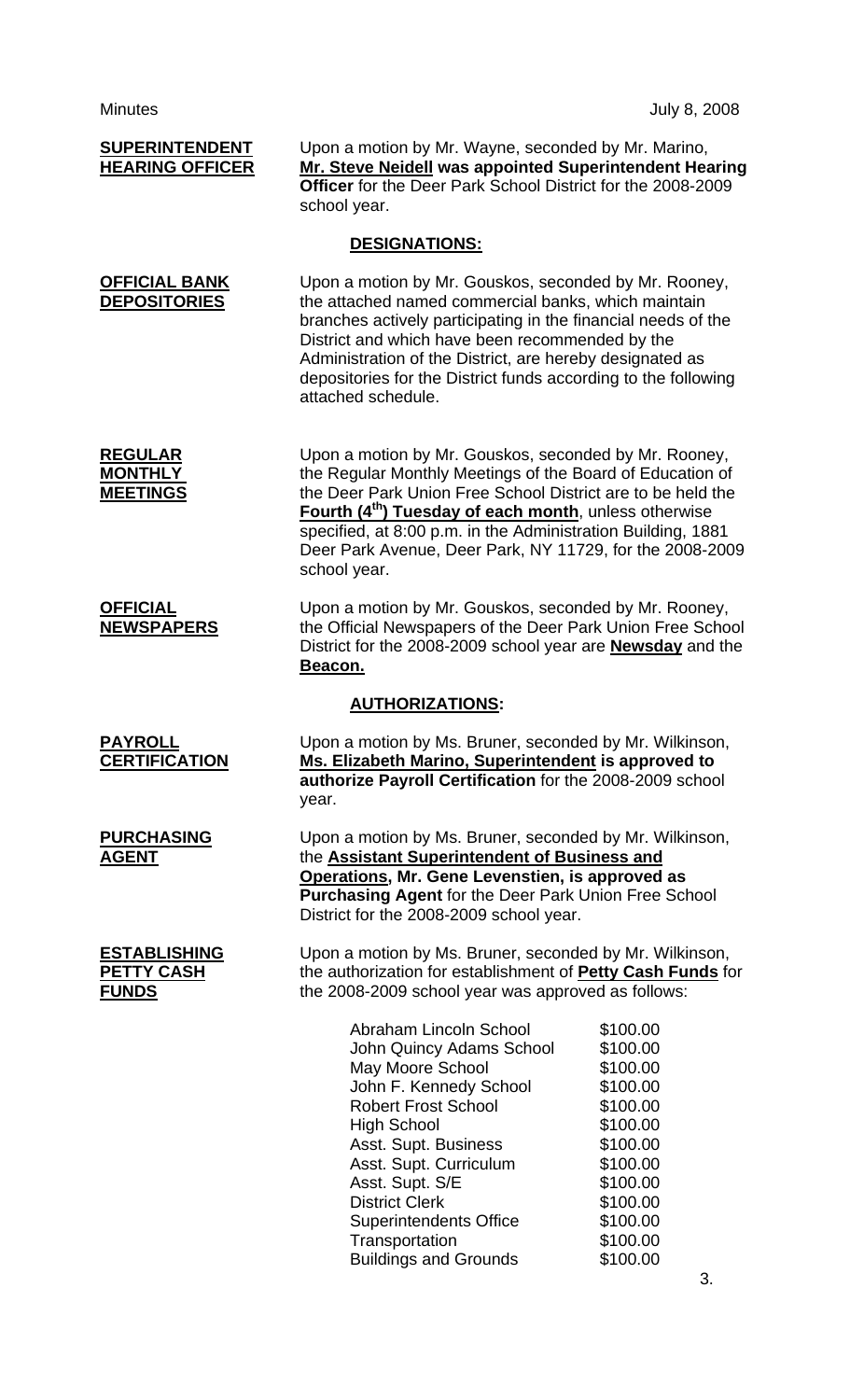| <b>DESIGNATION OF</b><br><b>AUTHORIZED</b><br><b>SIGNATURE</b><br><b>ON CHECKS</b> | Upon a motion by Ms. Bruner, seconded by Mr.<br>Wilkinson, the <b>authorized signature on checks</b> for the<br>Deer Park School district for the 2008-2009 school year<br>are Mr. Dennis P. Ryan, President of the Board of<br>Education and Ms. Marlene Yanover-Downing, District<br>Treasurer.                           |                                   |
|------------------------------------------------------------------------------------|-----------------------------------------------------------------------------------------------------------------------------------------------------------------------------------------------------------------------------------------------------------------------------------------------------------------------------|-----------------------------------|
| <b>CELL PHONE LIST</b>                                                             | Upon a motion by Ms. Bruner, seconded by Mr. Wilkinson,<br>The cell phone list (attached) has been approved for the<br>2008-2009 school year.                                                                                                                                                                               |                                   |
|                                                                                    | <b>BONDING OF PERSONNEL:</b>                                                                                                                                                                                                                                                                                                |                                   |
| <b>BONDING OF</b><br><b>SCHOOL DISTICT</b><br><b>AGENT</b>                         | Upon a motion by Mr. Wayne, seconded by Mr. Gouskos,<br>the <b>bonding of Wilma Lipson</b> of the Deer Park Union Free<br>School District was authorized in the amount of<br>\$250,000.00 for the 2008-2009 school year.                                                                                                    |                                   |
| <b>BONDING OF</b><br><b>SCHOOL DISTRICT</b><br><b>PERSONNEL</b>                    | Upon a motion by Mr. Wayne, seconded by Mr. Gouskos,<br>the <b>bonding of School District Personnel</b> of the Deer Park<br>Union Free School District for the 2008-2009 school year<br>was authorized in the amount of \$5,000.00.                                                                                         |                                   |
| <b>ESTBLISH MILEAGE</b><br><b>REIMBURSEMENT</b>                                    | Upon a motion by Mr. Gouskos, seconded by Mr. Wilkinson,<br>the establishment of 58.5 cents per mile for mileage<br>reimbursement is authorized for the Deer Park Union Free<br>School District for the 2008-2009 school year.                                                                                              |                                   |
| <b>PRICES</b><br><b>FOR SCHOOL</b><br><b>MEALS</b>                                 | Upon a motion by Mr. Gouskos, seconded by Mr. Wilkinson,<br>the establishment of prices for school meals for the Deer<br>Free School District for the 2008-2009 school year is as<br>follows:                                                                                                                               |                                   |
|                                                                                    | Secondary and Elementary breakfast<br><b>Elementary Lunch</b><br>Secondary Lunch<br><b>Milk</b>                                                                                                                                                                                                                             | \$1.00<br>\$1.50<br>\$1.75<br>.40 |
| <b>INTRODUCATION</b><br>OF COMMITTEES/<br><b>CHAIRPERSONS</b>                      | Technology – Frank Wilkinson<br>Policy - Dennis Ryan and Rose Bruner<br>Energy - Keith Rooney<br>Facilities & Grounds - Bob Marino and Dennis Ryan<br>Budget - John Gouskos<br>Special Education - Keith Rooney<br>Audit Committee - Ron Wayne, Frank Wilkinson, John Gouskos<br>BOE committee for compensation - Ron Wayne |                                   |
| DISCUSSION:                                                                        |                                                                                                                                                                                                                                                                                                                             |                                   |

Mr. Mike Conte and Ms. Corinne Morton from Syntax Communications discussed summer initiatives

 $\sim\sim\sim\sim\sim$ 

4.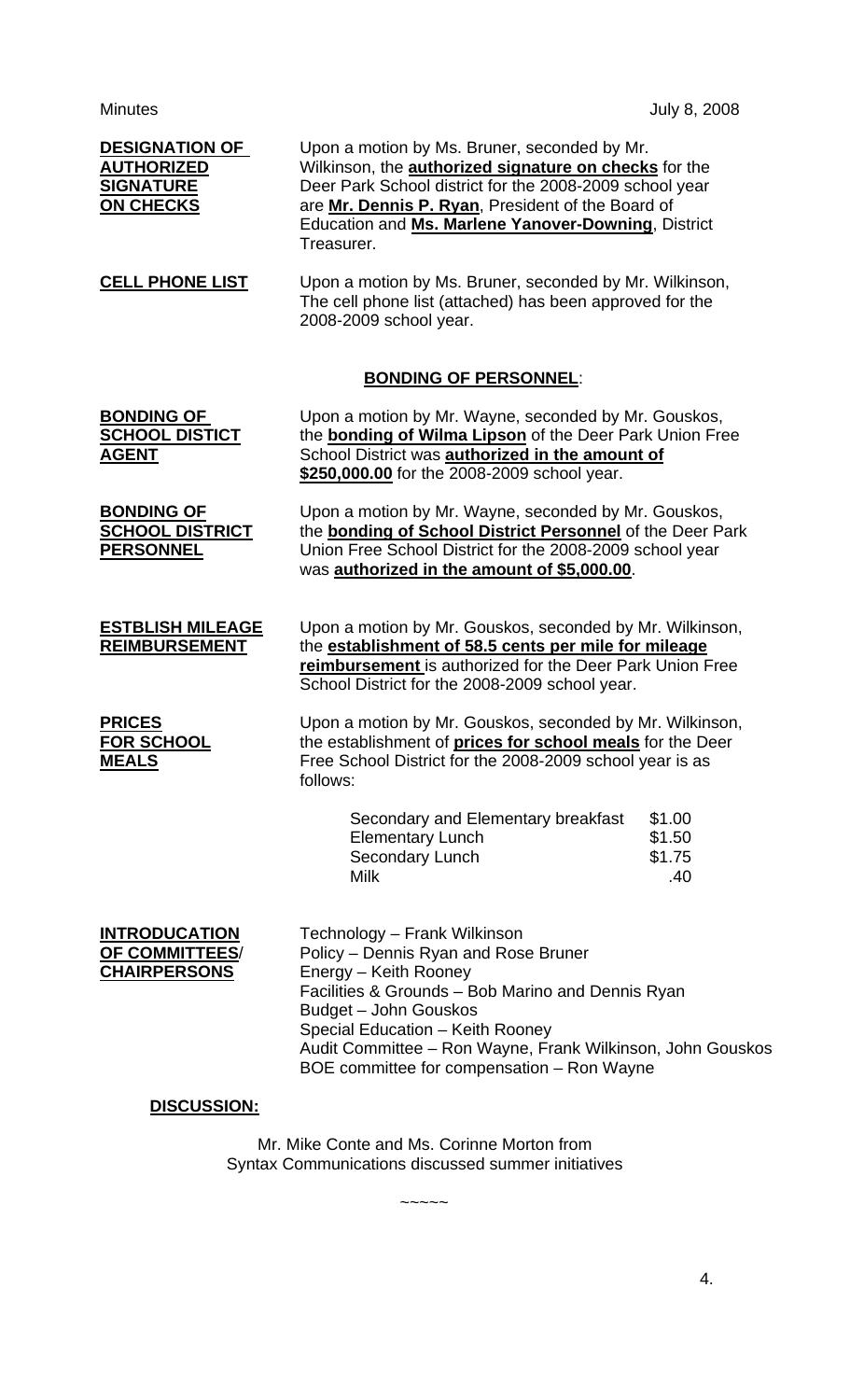### **NEW BUSINESS**:

| <b>ABOLITION OF</b><br><b>POSITION OF</b><br><b>DIRECTOR OF</b><br><b>SPECIAL EDUCATION</b>        | Upon a motion by Mr. Gouskos, seconded by Mr. Rooney,<br>the Board of Education unanimously approved the following<br>Resolution:                                                                                           |
|----------------------------------------------------------------------------------------------------|-----------------------------------------------------------------------------------------------------------------------------------------------------------------------------------------------------------------------------|
|                                                                                                    | RESOLVED, that effective August 31, 2008 the position of<br>Director of Special Education is hereby abolished, and                                                                                                          |
|                                                                                                    | IT IS FURTHER RESOLVED, that the employment of Randi<br>Medeiros, who holds such a position at such time is hereby<br>terminated, effective such date, and,                                                                 |
|                                                                                                    | BE IT FURTHER RESOLVED, that such individual will be<br>placed on a preferred eligibility list pursuant to the<br>requirements of Education Law.                                                                            |
| <b>CREATION OF</b><br><b>ADMINISTRATIVE</b><br><b>POSITION</b>                                     | Upon a motion by Mr. Gouskos, seconded by Mr. Rooney,<br>the Board of Education unanimously approved the following<br>Resolution:                                                                                           |
|                                                                                                    | RESOLVED, that effective September 1, 2008 the following<br>administrative position is created:                                                                                                                             |
|                                                                                                    | District Administrator for Special Education in<br>Curriculum, Instruction and Assessment, effective<br>September 1, 2008, and                                                                                              |
|                                                                                                    | BE IT FURTHER RESOLVED, that the position shall be a 12<br>month position.                                                                                                                                                  |
| <u>APPOINTMENT OF</u><br><b>INTERIM ASSISTANT.</b><br><b>SUPERINTENDENT</b><br><b>FOR BUSINESS</b> | Upon a motion by Mr. Ryan, seconded by Mr. Marino, the<br>Board of Education unanimously approved the following<br>Resolution:                                                                                              |
|                                                                                                    | BE IT RESOLVED, that the Board of Education authorizes<br>the appointment of an Interim Assistant Superintendent for<br>Business for the 2008-2009 school year subject to the<br>approval of the Commissioner of Education. |
| <b>RECEIPT OF</b><br><b>SCHEDULES</b>                                                              | Upon a motion by Ms. Bruner, seconded by Mr. Wilkinson,<br>the Board of Education unanimously approved the following<br>Schedules collectively.                                                                             |

# **SCHEDULE 08-0-656 - ATHLETIC EQUIPMENT & SUPPLIES BID #603**

Bids were received from the following vendors:

South Shore Outdoor **Aluminum Athletic Equipment**<br>
Olympic Den **Aluminum Athletic Equipment** Port Jefferson Sports

Massapequa Soccer Shop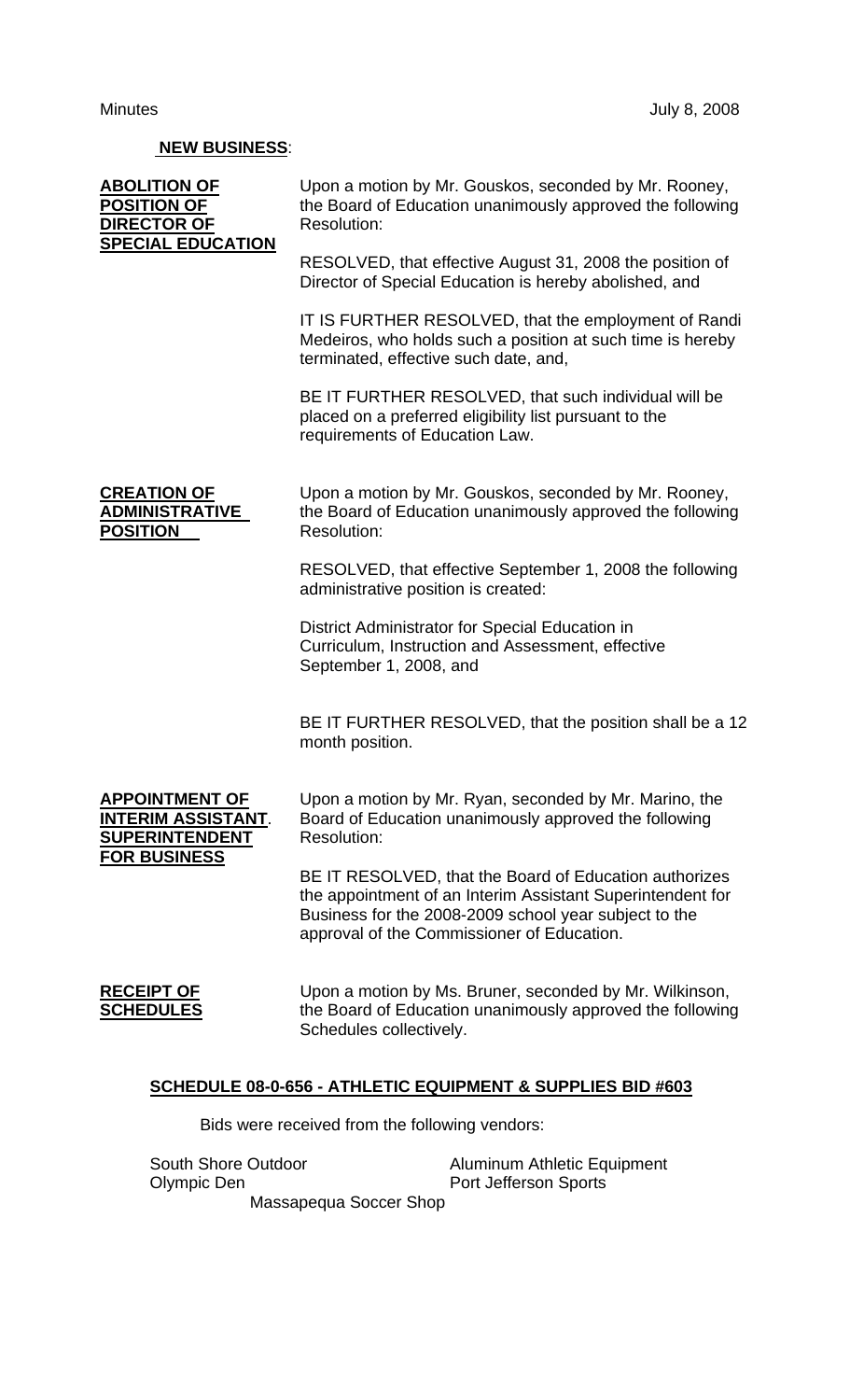It is recommended that the bid be awarded to the following vendors as the lowest responsible bidders meeting specifications:

| South Shore Outdoor Store - \$3,858.30 |           |
|----------------------------------------|-----------|
| Olympic Den                            | 2,597.00  |
| Massapequa Soccer Shop                 | 3,634.15  |
| Aluminum Athl. Equip.                  | 513.35    |
| Port Jefferson Sports                  | 15,276.08 |

#### **SCHEDULE 08-E-304 - TRANSFER OF BUDGETARY FUNDS**

Explanation of Budgetary Transfer: T42 and T43

### **SCHEDULE 08-F-98 - CONTRACT REPORT**

**PUBLIC BE HEARD**:

CONCERNS, MEMBERS, BOARD OF EDUCATION COMMENTS, QUESTIONS

**ADJOURNMENT:** Upon a motion by Mr. Gouskos, seconded by Mr. Rooney, the Board of Education adjourned at 7:45 p.m.

Respectfully submitted,

 Lisa Brennan District Clerk